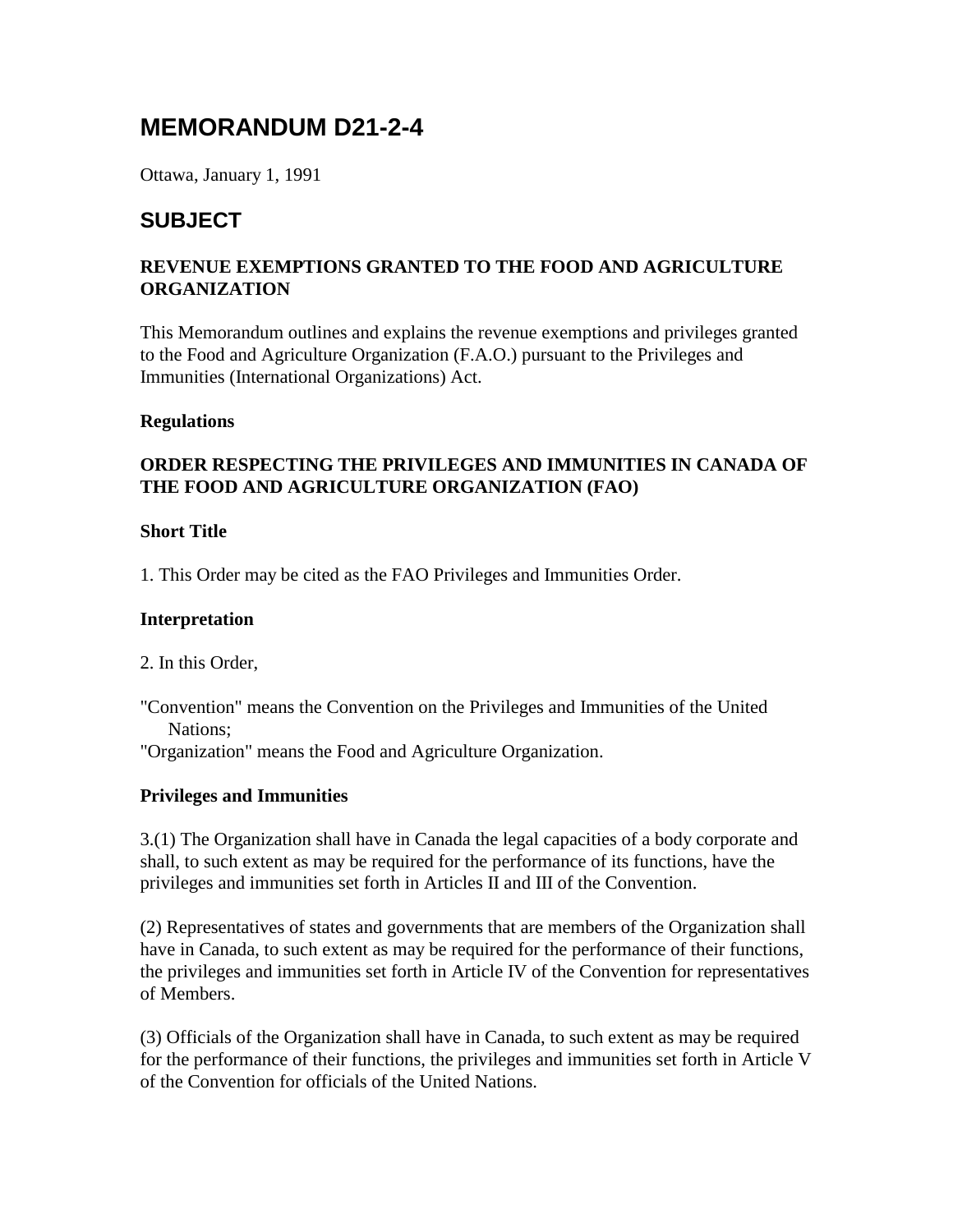(4) Experts performing missions for the Organization shall have in Canada, to such extent as may be required for the performance of their functions, the privileges and immunities set forth in Article VI of the Convention for experts on missions for the United Nations.

## **GUIDELINES AND GENERAL INFORMATION**

## **F.A.O.**

1. By authority of Articles II and III of the Convention on the Privileges and Immunities of the United Nations contained in the Privileges and Immunities (International Organizations) Act, the F.A.O. office shall:

(a) be exempt from customs duties and prohibitions and restrictions on imports and exports in respect of articles imported or exported for its official use. It is understood that articles imported under such exemption will not be sold in Canada except under conditions agreed to with the Government of Canada;

(b) be exempt from customs duties and prohibitions and restrictions on imports and exports in respect to its publication; and

(c) have the right to dispatch and receive its correspondence by courier or in bags, which shall have the same immunities and privileges as diplomatic couriers and bags.

#### **Representatives of F.A.O. Members**

2. Pursuant to Article IV, Section 11 of the Convention, representatives, while exercising their functions and during their journey to and from the place of meeting, enjoy the following privileges and immunities:

(a) immunity from personal arrest or detention and from seizure of their personal baggage;

(b) inviolability for all papers and documents;

(c) exemption in respect of themselves and their spouses from immigration restrictions; and

(d) the same immunities and facilities in respect of their personal baggage as are accorded to diplomatic envoys.

3. Representatives shall have no right to claim exemption from customs duties on goods imported (otherwise than as part of their personal baggage) or from excise duties or goods and services tax.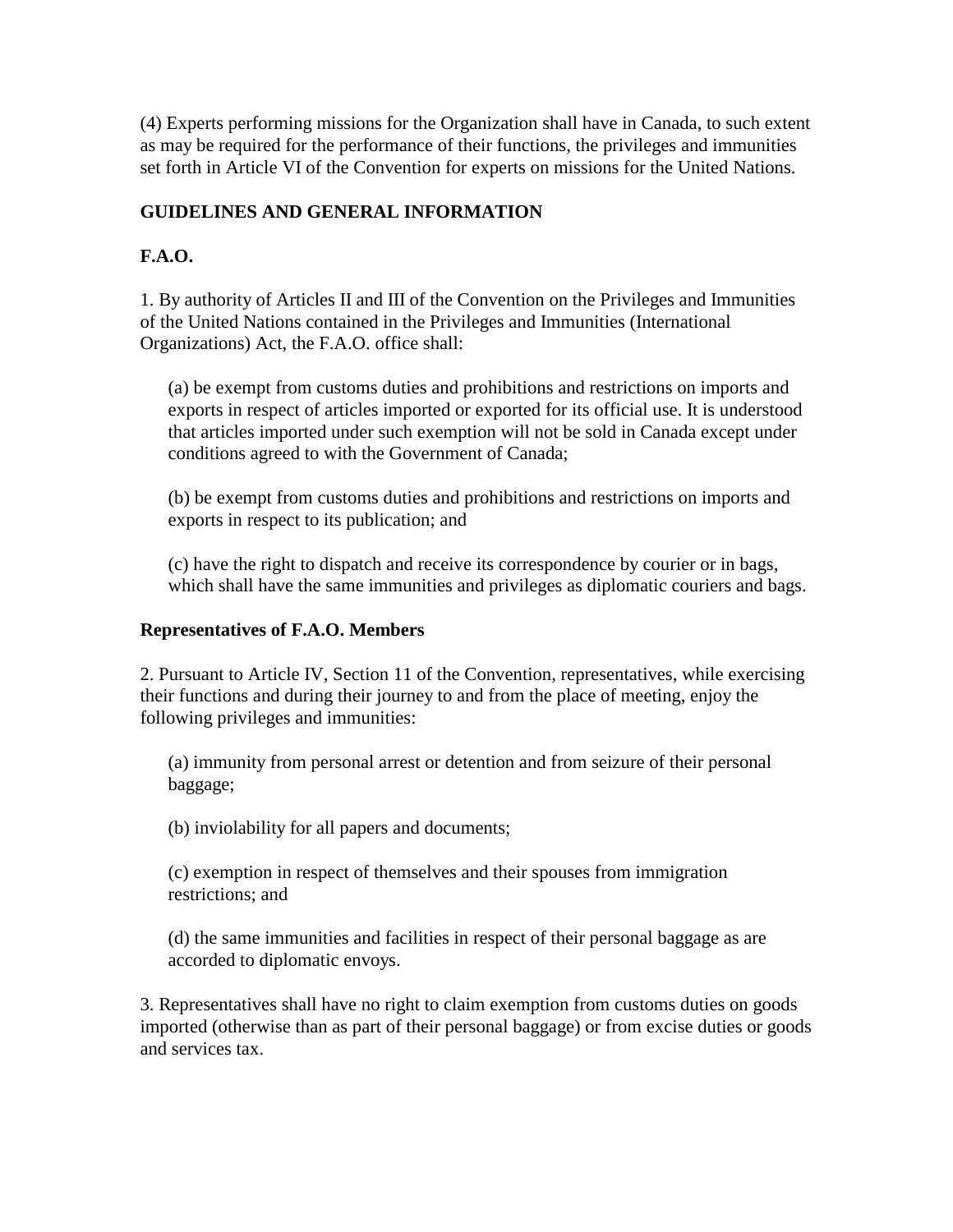#### **Officials of F.A.O.**

4. Pursuant to Article V, section 18 of the Convention, officials of the F.A.O. shall:

(a) be immune, together with their spouses and relatives dependent on them, from immigration restrictions and alien registration; and

(b) have the right to import free of duty their furniture and effects at the time of first taking up their post in Canada.

#### **Experts of F.A.O.**

5. Pursuant to Article VI, section 22 of the Convention, experts (as described in section 6 of the Privileges and Immunities Accession Order) shall be accorded such privileges and immunities as are necessary for the independent exercise of their functions during the period of their mission, in particular:

(a) immunity from personal arrest or detention and from seizure of their personal baggage;

(b) inviolability for all papers and documents; and

(c) the same immunities and facilities in respect of their personal baggage as accorded to diplomatic envoys.